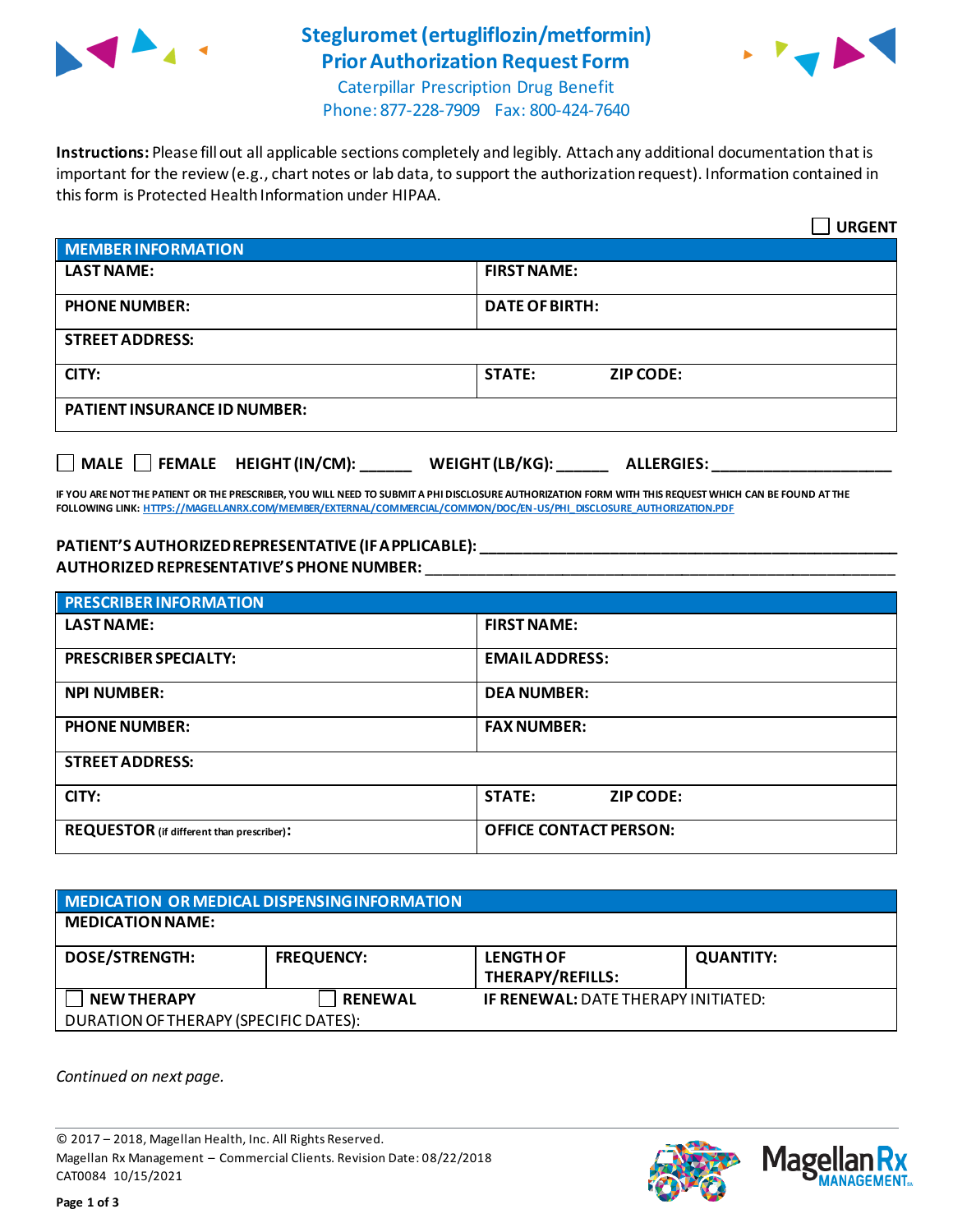

## **Stegluromet(ertugliflozin/metformin) Prior Authorization Request Form**



Caterpillar Prescription Drug Benefit Phone: 877-228-7909 Fax: 800-424-7640

| <b>MEMBER'S LAST NAME:</b>                                                                                                                                                                                                                                                                                                   | MEMBER'S FIRST NAME:                                                                            |                                                       |  |  |
|------------------------------------------------------------------------------------------------------------------------------------------------------------------------------------------------------------------------------------------------------------------------------------------------------------------------------|-------------------------------------------------------------------------------------------------|-------------------------------------------------------|--|--|
|                                                                                                                                                                                                                                                                                                                              | 1. HAS THE PATIENT TRIED ANY OTHER MEDICATIONS FOR THIS CONDITION?                              | NO <sub>1</sub><br>YES (if yes, complete below)       |  |  |
| <b>MEDICATION/THERAPY (SPECIFY</b><br>DRUG NAME AND DOSAGE):                                                                                                                                                                                                                                                                 | <b>DURATION OF THERAPY (SPECIFY</b><br>DATES):                                                  | <b>RESPONSE/REASON FOR</b><br><b>FAILURE/ALLERGY:</b> |  |  |
| <b>2. LIST DIAGNOSES:</b>                                                                                                                                                                                                                                                                                                    |                                                                                                 | <b>ICD-10:</b>                                        |  |  |
| □ Type II diabetes<br>□ Other Diagnosis _______________ ICD-10 Code(s):                                                                                                                                                                                                                                                      |                                                                                                 |                                                       |  |  |
| PRIOR AUTHORIZATION.                                                                                                                                                                                                                                                                                                         | 3. REQUIRED CLINICAL INFORMATION: PLEASE PROVIDE ALL RELEVANT CLINICAL INFORMATION TO SUPPORT A |                                                       |  |  |
| Is the patient's estimated glomerular filtration rate (GFR) below 45 mL/min/1.73 m2?* □ Yes □ No<br>*Please provide documentation.                                                                                                                                                                                           |                                                                                                 |                                                       |  |  |
| Is the patient on dialysis? $\square$ Yes<br>$\Box$ No                                                                                                                                                                                                                                                                       |                                                                                                 |                                                       |  |  |
| Was the patient's hemoglobin A1C (HbA1c) 7.0% or greater prior to therapy (HbA1c mustbe taken within the past 6<br>months if the patient has not been on this treatment previously)? $* \Box Y$ es $\Box$ No<br>*Please provide documentation                                                                                |                                                                                                 |                                                       |  |  |
| Has the patient tried and failed metformin PLUS at least ONE of the following: A sulfony lurea (e.g., glimepiride,<br>glyburide or glipizide), and/or a meglitinide (nateglinide, repaglinide), or insulin?*<br>$\Box$ Yes $\Box$ No<br>*Please provide documentation.                                                       |                                                                                                 |                                                       |  |  |
| Is the patient currently taking at least one of the following anti-hyperglycemic agents, such as metformin,<br>nateglinide, repaglinide insulin, glimepiride, glyburide, or glipizide?* □ Yes □ No<br>*Please provide documentation.                                                                                         |                                                                                                 |                                                       |  |  |
| Are there any other comments, diagnoses, symptoms, medications tried or failed, and/or any other information the<br>physician feels is important to this review?                                                                                                                                                             |                                                                                                 |                                                       |  |  |
|                                                                                                                                                                                                                                                                                                                              |                                                                                                 |                                                       |  |  |
| Please note: Not all drugs/diagnosis are covered on all plans. This request may be denied unless all required<br>information is received.                                                                                                                                                                                    |                                                                                                 |                                                       |  |  |
| ATTESTATION: I attest the information provided is true and accurate to the best of my knowledge. I understand that<br>the Health Plan, insurer, Medical Group or its designees may perform a routine audit and request the medical<br>information necessary to verify the accuracy of the information reported on this form. |                                                                                                 |                                                       |  |  |
|                                                                                                                                                                                                                                                                                                                              |                                                                                                 |                                                       |  |  |
|                                                                                                                                                                                                                                                                                                                              |                                                                                                 |                                                       |  |  |



**Magel** 

**MANAGEMENT**<sub>SM</sub>

<sup>© 2017</sup> – 2018, Magellan Health, Inc. All Rights Reserved. Magellan Rx Management – Commercial Clients. Revision Date: 08/22/2018 CAT0084 10/15/2021